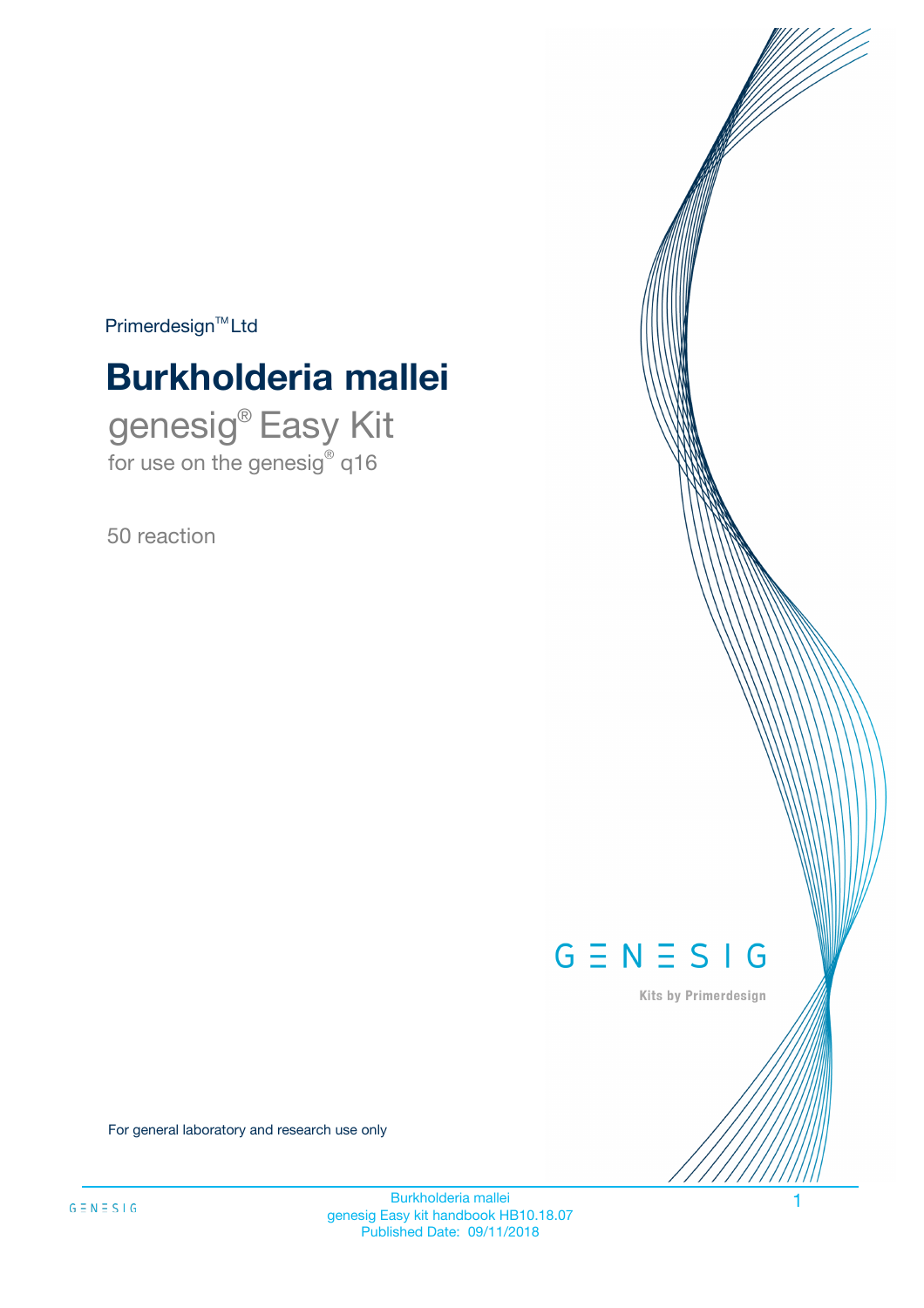# genesig® Easy: at a glance guide

#### **For each DNA test**

| Component              | <b>Volume</b> | Lab-in-a-box pipette |  |
|------------------------|---------------|----------------------|--|
| B.mallei reaction mix  | 10 µl         |                      |  |
| <b>Your DNA sample</b> | $10 \mu$      |                      |  |

#### **For each positive control**

| Component                 | Volume          | Lab-in-a-box pipette |  |
|---------------------------|-----------------|----------------------|--|
| B.mallei reaction mix     | 10 <sub>µ</sub> |                      |  |
| Positive control template | 10 <sub>µ</sub> |                      |  |

#### **For each negative control**

| Component                    | Volume          | Lab-in-a-box pipette |  |
|------------------------------|-----------------|----------------------|--|
| <b>B.mallei reaction mix</b> | 10 <sub>µ</sub> |                      |  |
| <b>Water</b>                 | 10 <sub>µ</sub> |                      |  |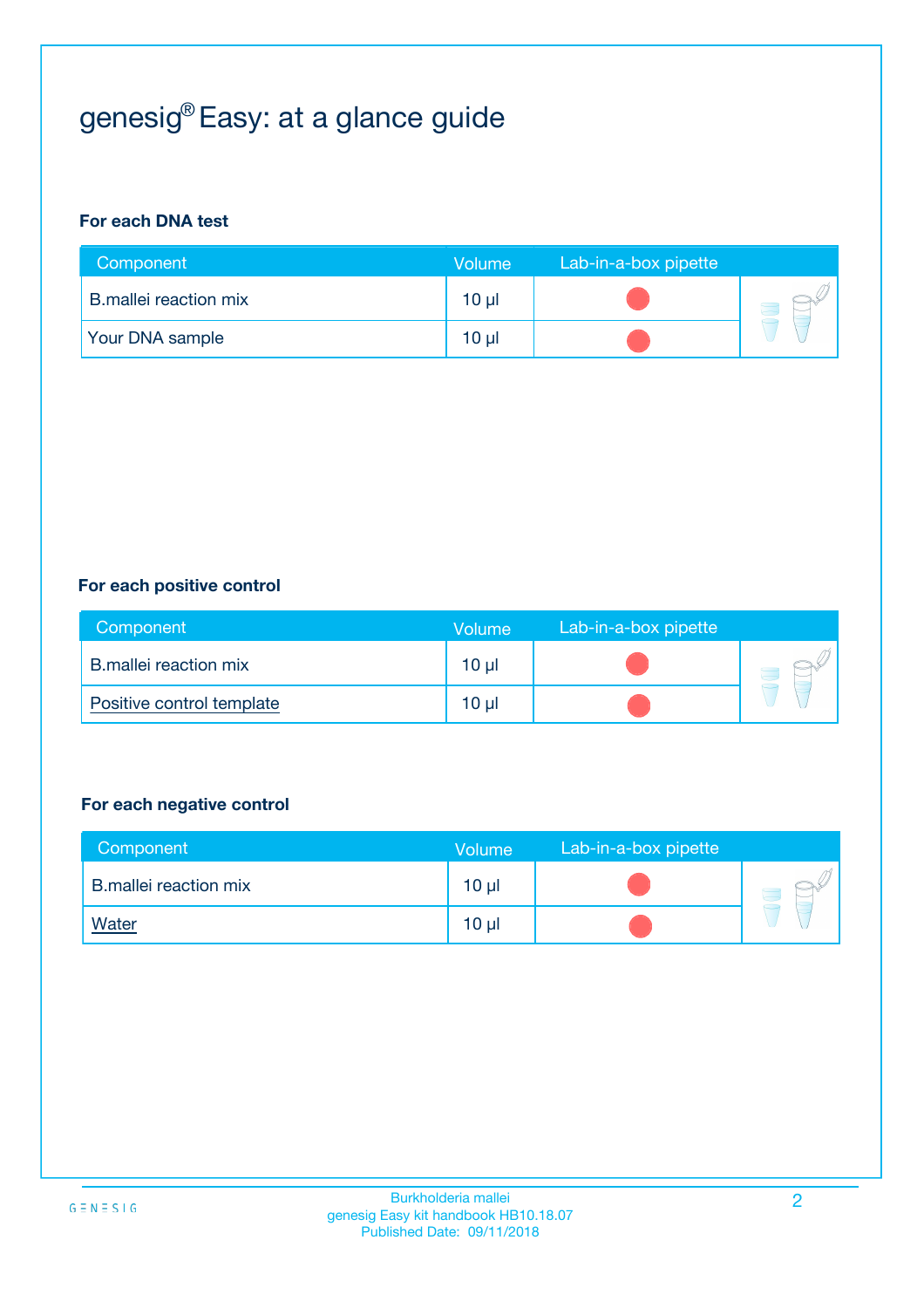# Kit Contents



# Reagents and equipment to be supplied by the user

#### **genesig® q16 instrument**

#### **genesig® Easy Extraction Kit**

This kit is designed to work well with all processes that yield high quality RNA and DNA but the genesig Easy extraction method is recommended for ease of use.

#### **genesig® Lab-In-A-Box**

The genesig Lab-In-A-Box contains all of the pipettes, tips and racks that you will need to use a genesig Easy kit. Alternatively if you already have these components and equipment these can be used instead.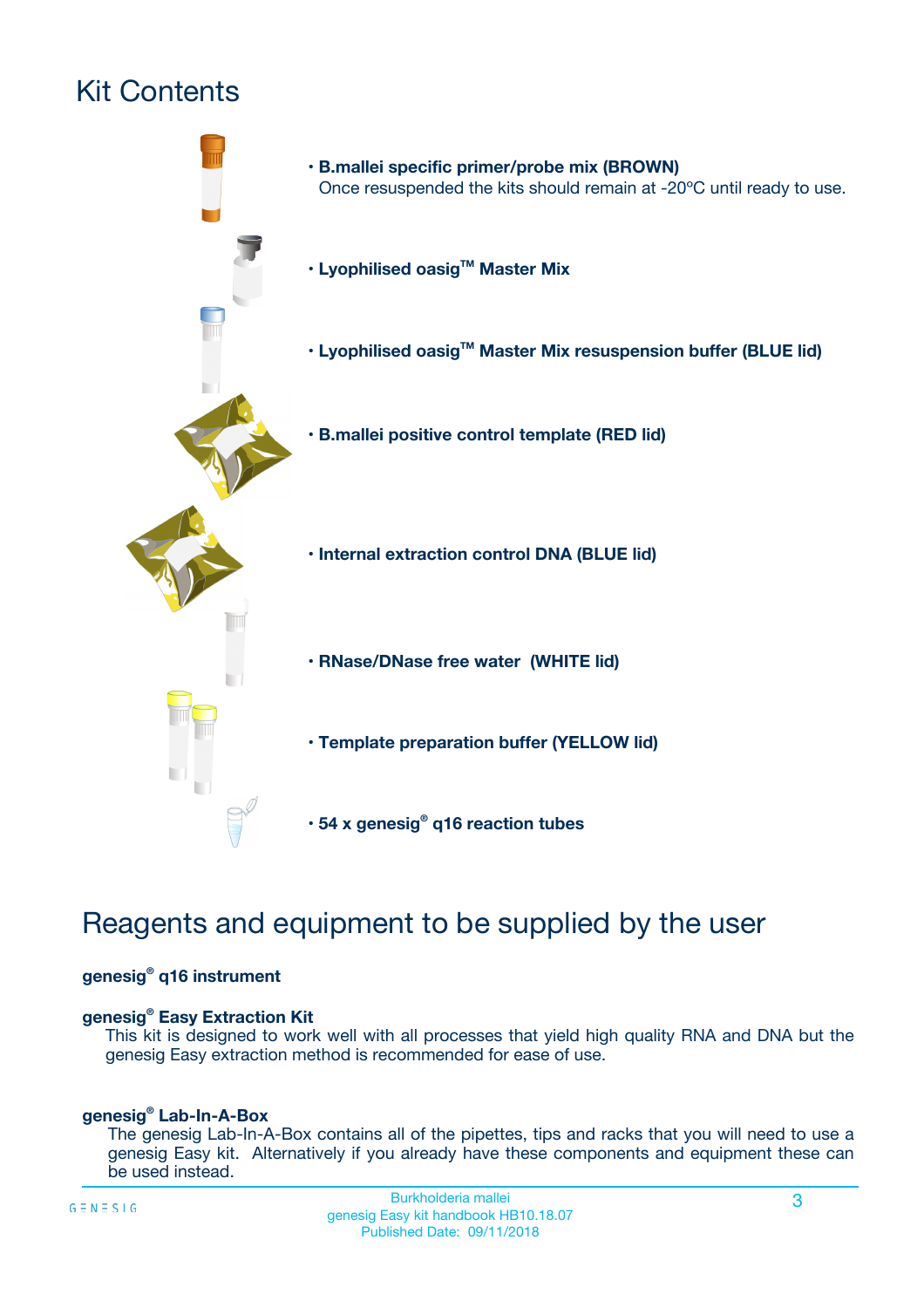# Step-by-step guide

## 1. Create your reaction mix



Use the blue pipette to transfer 500µl**\*** of the oasig Master Mix resuspension buffer into the tube of lyophilised oasig Master Mix and mix well by gently swirling. Then transfer all of that master mix into the brown tube labelled B.mallei primers/probe.

**\***Transfering 525µl of the oasig Master Mix resuspension buffer to your oasig Master Mix (instead of the 500µl recommended above) will enable you to take full advantage of the 50 reactions by accounting for volume losses during pipetting. In order to do so with the genesig Easy fixed volume pipettes use 1x blue, 2x red and 1x grey pipettes to make the total volume. Please be assured that this will not adversely affect the efficiency of the test.

Cap and shake tube to mix. A thorough shake is essential to ensure that all components are resuspended. **Failure to mix well can produce poor kit performance.**

Leave to stand for 5 minutes. Now your reaction mix is ready to use.

Store the reaction mix in the freezer from hereon.

#### Top tip

- Ensure that the reaction mix is mixed thoroughly before each use by shaking.
- **•** Once resuspended do not expose genesig Easy kit to temperatures above -20°C for longer than 30 minutes at a time.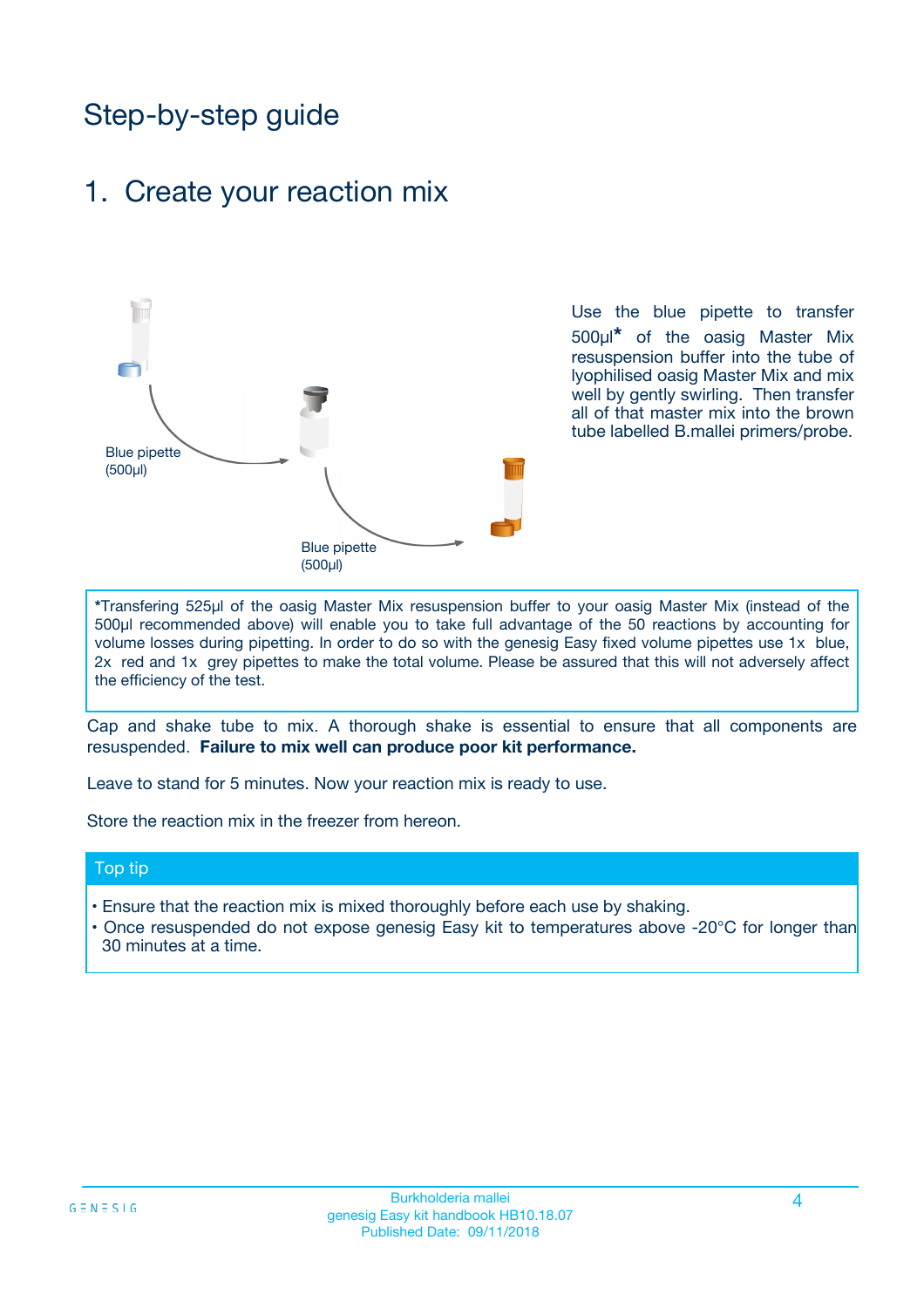# 2. Internal extraction control



Use the blue pipette to transfer 1000µl (2 x 500µl) of template preparation buffer into the Internal Extraction Control DNA tube. Cap and shake tube to mix.

Your kit contains Internal Extraction Control DNA. This is added to your biological sample at the beginning of the DNA extraction process. It is extracted along with the DNA from your target of interest. The q16 will detect the presence of this Internal Extraction Control DNA at the same time as your target. This is the ideal way to show that your DNA extraction process has been **successful.** 

#### **If you are using an alternative extraction kit:**

Use the red pipette to transfer 10µl of Internal Extraction Control DNA to your sample **after** the lysis buffer has been added then follow the rest of the extraction protocol.

#### **If you are using samples that have already been extracted:**

Use the grey pipette to transfer 5µl of Internal Extraction Control DNA to your extracted sample.

## 3. Add reaction mix to all reaction tubes



For every reaction to be run, use the red pipette to add 10µl of your B.mallei reaction mix to every tube.

#### Top tip

- Always pipette the reaction mix directly into the bottom of the tube.
- You can label the tube lids to aid your reaction setup but avoid labelling tube sides.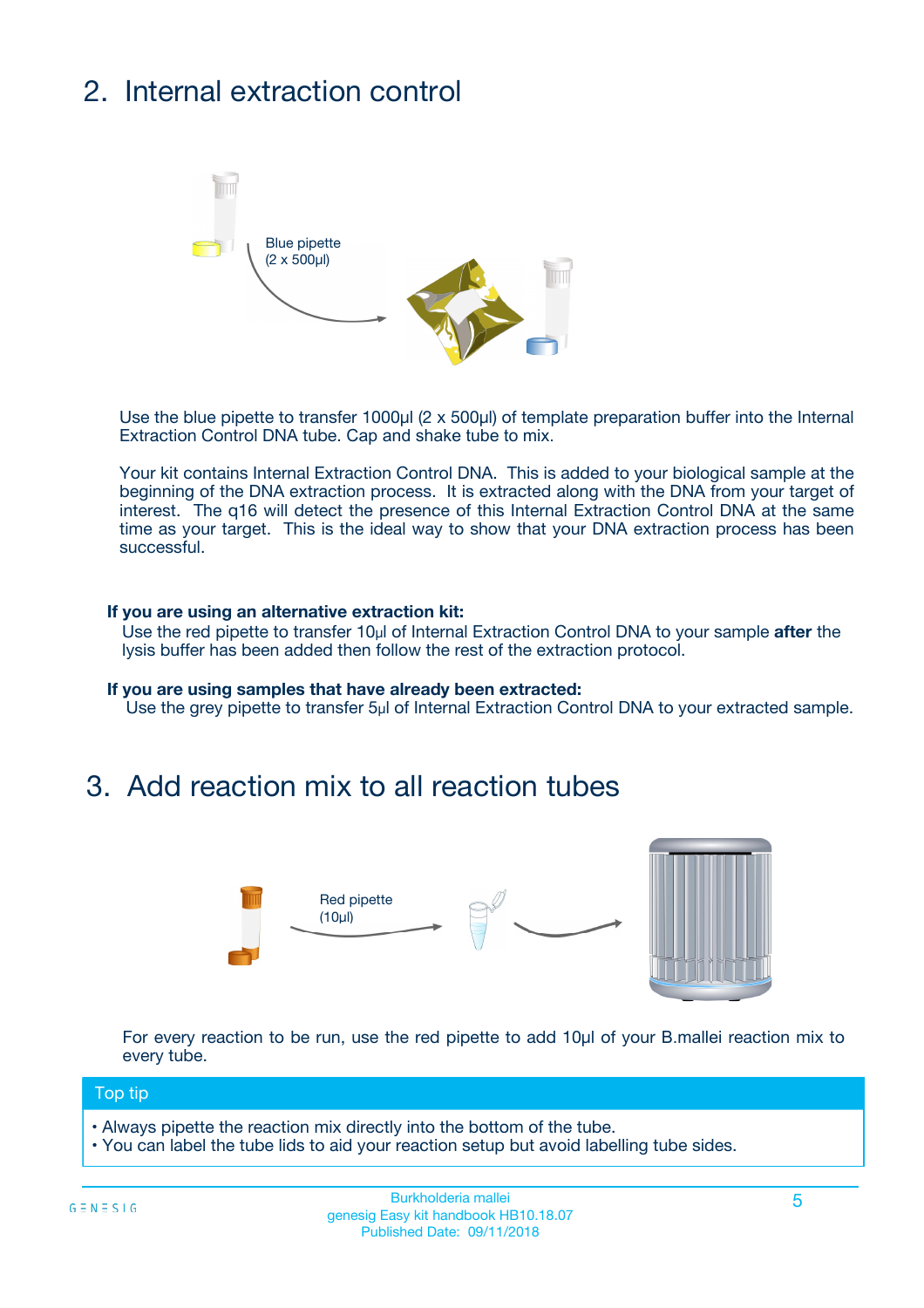# 4. Negative control



For each test you will require a negative control. Instead of DNA, water is used. This sample should typically prove negative thus proving that all of your positive samples really are positive.

To create a negative control reaction simply use the red pipette to add 10µl of the water to the required reaction tubes. Close these tubes after adding the water.

Because some genesig kit targets are common in the environment you may occasionally see a "late" signal in the negative control. The q16 software will take this into account accordingly.

#### Top tip

**•** Always add the water to the side of the tube to reduce the introduction of bubbles.

### 5. Set up a test



For each sample you wish to analyse, use the red pipette to add 10µl of your DNA sample to the required reaction tubes. Close these tubes after adding the sample. Always change pipette tips between samples.

#### Top tip

**•** Always add the DNA sample to the side of the tube to reduce the introduction of bubbles.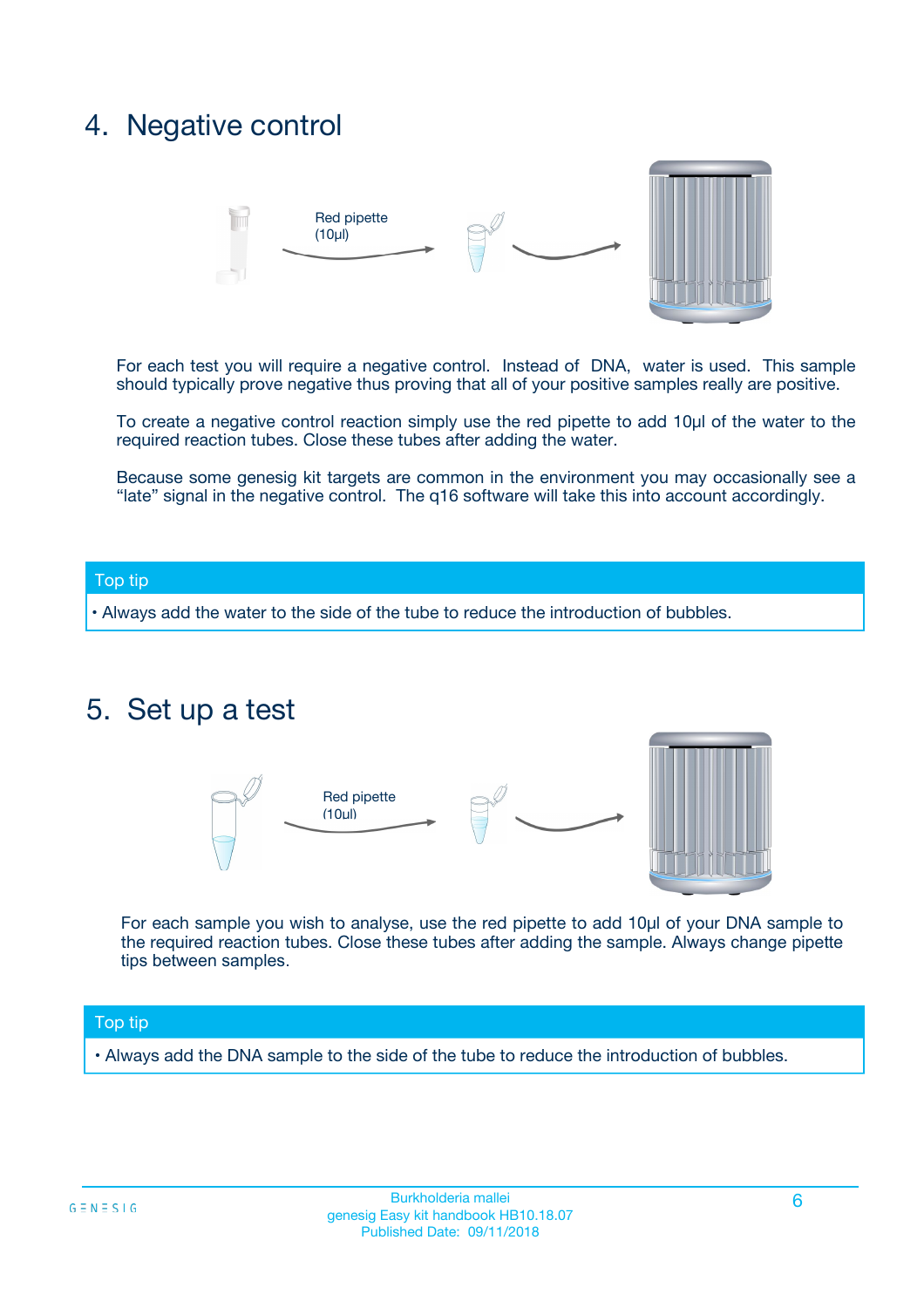# 6. Positive control



Use the blue pipette to transfer 1000µl (2 x 500µl) of template preparation buffer into the positive control template tube. Cap and shake tube to mix.

Each time you run a test you will require a positive control. This is a small portion of DNA from your target of interest. It serves two purposes:

1. It will always test positive so it shows that everything is working as it should be.

2. The q16 software knows how much DNA is present in the positive control. So it can automatically compare your sample of interest with the positive control to calculate the amount of target DNA in your sample.

To create a positive control reaction, simply use 10µl of the positive control instead of your DNA sample.



Take great care when setting up your positive control. The positive control template has the potential to give you a false positive signal in your other samples. Set positive controls up last after all other sample tubes are closed. Always change pipette tips between samples. You may even choose to set up positive controls in a separate room.

#### Top tip

**•** Always add the positive control to the side of the tube to reduce the introduction of bubbles.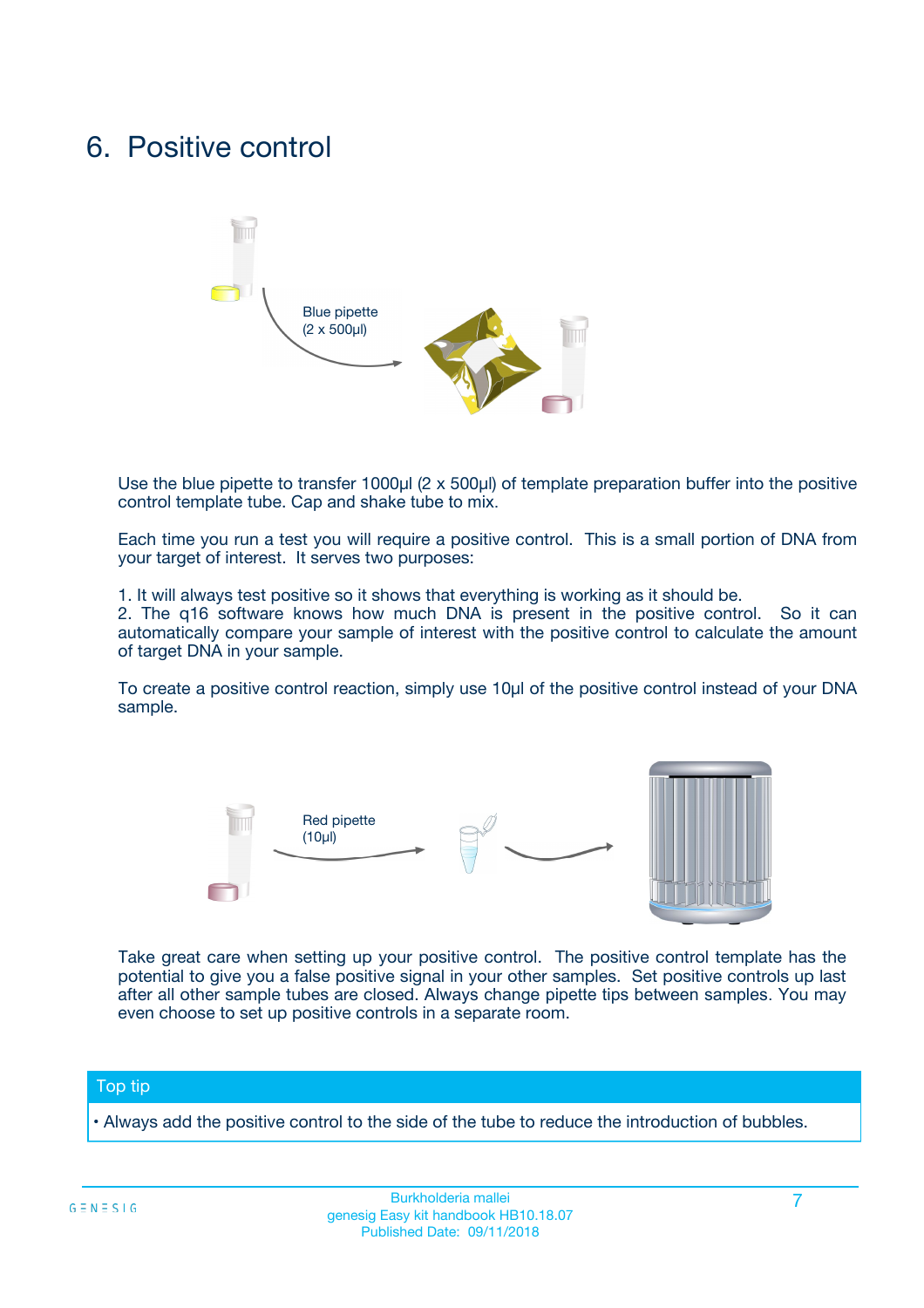# 7. Running the test

Place the tubes into the correct positions in your q16 as defined by the software, this may include positioning of empty tubes to ensure that the q16 lid is balanced. The run can then be started.

| qenesig q16 PCR software - 1.2                                               |                                   | $\Box$                                                                                          |
|------------------------------------------------------------------------------|-----------------------------------|-------------------------------------------------------------------------------------------------|
| $\vert \cdot \vert$<br>Unsaved (New Experiment 2<br><b>Open Experiments:</b> | <b>D</b> Open<br>R <sub>New</sub> | Save<br>Save As<br><b>C</b> Close<br><b>&amp; Configuration</b><br>$G \equiv N \equiv S \mid G$ |
| <b>Setup</b><br><b>Results</b><br>Stages:                                    |                                   |                                                                                                 |
| <b>Notes</b>                                                                 | <b>Samples</b>                    | <b>Tests</b>                                                                                    |
| <b>Name and Details</b>                                                      | Name<br>Color                     | Note<br>Color<br>Note<br>Name                                                                   |
| New Experiment 2017-10-26 11:06                                              | Sample 1                          | ÷<br>条<br>Test 1                                                                                |
| Kit type: genesig® Easy Target Detection kit                                 | Sample 2                          |                                                                                                 |
| Instrument Id.:                                                              | Sample 3                          | $\qquad \qquad \blacksquare$<br>$\qquad \qquad \blacksquare$                                    |
| <b>Run Completion Time:</b>                                                  | Sample 4                          |                                                                                                 |
| <b>Notes</b><br><b>A</b><br>$\overline{\mathbf v}$                           | Sample 5                          | ♦<br>4<br>÷<br>₩                                                                                |
| <b>Well Contents</b>                                                         |                                   | <b>Run</b>                                                                                      |
| Pos.<br>Test                                                                 | Sample                            | <b>Run Status</b>                                                                               |
| Test 1<br>$\blacktriangleleft$                                               | Negative Control                  | $\blacktriangle$                                                                                |
| $\overline{2}$<br>Test 1                                                     | <b>Positive Control</b>           |                                                                                                 |
| $\overline{\mathbf{3}}$<br>Test 1                                            | Sample 1                          | Show full log                                                                                   |
| Test 1<br>4                                                                  | Sample 2                          |                                                                                                 |
| 5<br>Test 1                                                                  | Sample 3                          | <b>Run Control</b>                                                                              |
| Test 1<br>6                                                                  | Sample 4                          |                                                                                                 |
| $\overline{7}$<br>Test 1                                                     | Sample 5                          |                                                                                                 |
| 8                                                                            |                                   | $\triangleright$ Start Run<br>Abort Run                                                         |
| <b>JOD FURTY TUDE TO BUILDED IN</b>                                          |                                   | $\overline{\mathbf{v}}$                                                                         |

#### Top tip

- Before loading tubes into the q16, check for bubbles! Flick the bottom of the tubes to remove any bubbles that may have formed during the test setup.
- Apply centrifugal force with a sharp wrist action to ensure all solution is at the bottom of the reaction tube.
- When repeating a test you can use a previous file as a template by clicking 'open' then selecting File name > Files of Type > Experiment file as template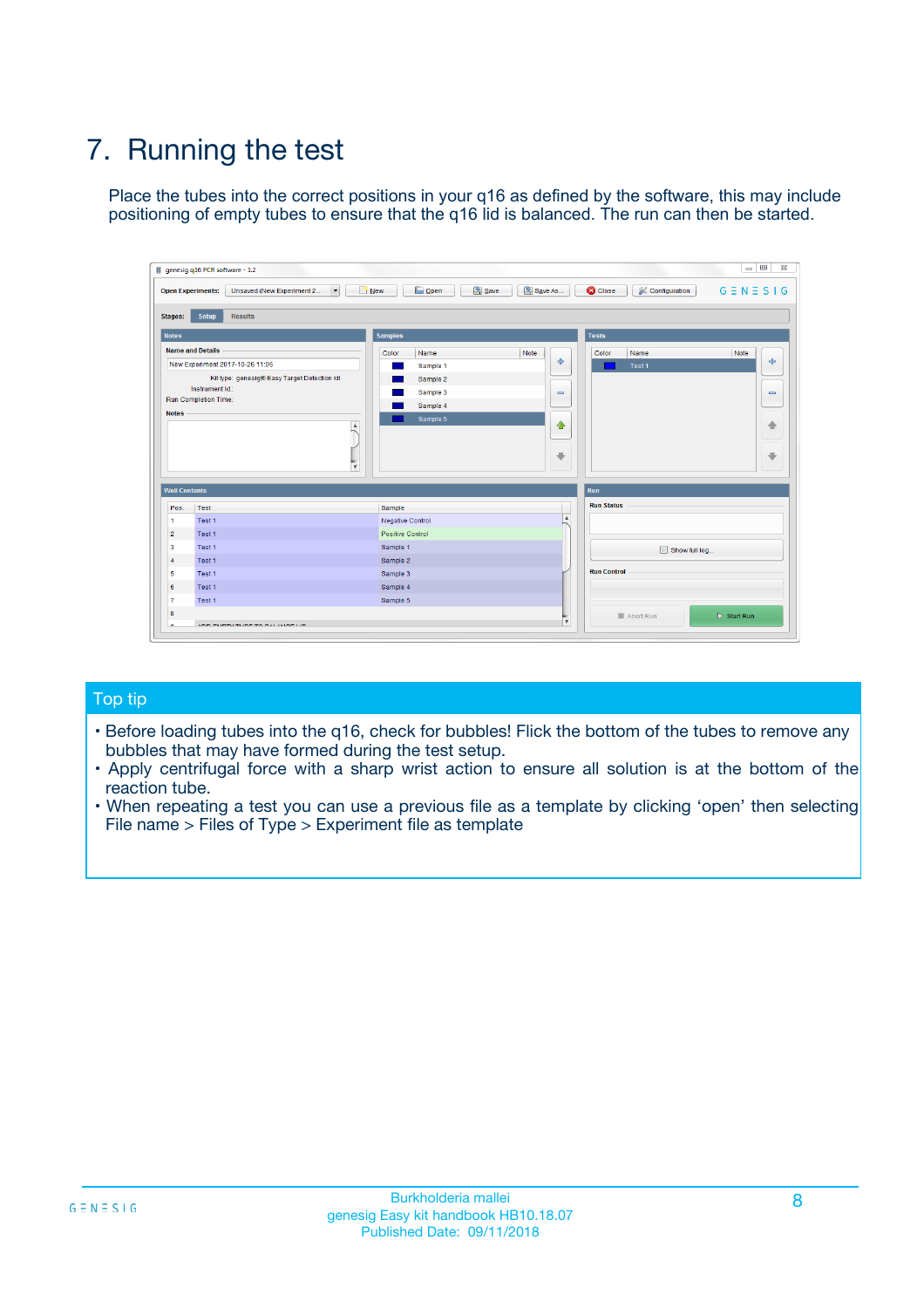# What do my results mean?

Analysis of your data is carried out automatically by the genesig q16. The following information is designed to help you fully understand a result or to troubleshoot:

### "Positive"

#### **Explanation**

Your sample has produced a positive result. Your target of interest is present and you can use the reported quantity.

"Negative"

#### **Explanation**

Your sample has produced a negative result. The target is not present in your sample.

### "Test contaminated"

#### **Explanation**

The Negative Control should be completely free of any DNA. If you see this error message it means that at some point during the setup, the Negative Control has been contaminated with DNA and has given a positive signal. This contamination has invalidated the test. The Positive Control and your test samples are both possible sources of contaminating DNA. The genesig q16 reaction tubes from previous runs will also contain very high amounts of DNA so it is important that these are carefully disposed of after the run is completed and NEVER OPENED. It may be the case that your kits have become contaminated which will lead to the same problem occurring repeatedly.

#### **Solutions**

1. Clean your working area using a commercial DNA remover solution to ensure the area is DNA free at the start of your run and re-run the test

2. If the problem persists then the kit has become contaminated and it will have to be discarded and replaced with a new kit. When you open the new kit, run a simple test to show that changing the kit has solved the problem. Prepare a test which includes only the Positive Control, the Negative Control and one 'mock sample'. For the 'mock sample' add water instead of any sample DNA. The result for the Negative Control and the mock sample should be negative indicating that contamination is no longer present.

#### **Preventive action**

An ideal lab set-up has a 'Clean area' where the test reagents are prepared and a 'sample area' where DNA samples and the Positive Control template are handled. The best workflow involves setting up all the test components (excluding the positive control template) in the clean area and then moving the tests to the sample area for sample and Positive Control addition. If this method is followed then the kit components are always kept away from possible sources of contamination. For extra security the Negative Control can be completely prepared and sealed in the clean area. All work areas should be decontaminated regularly with DNA remover.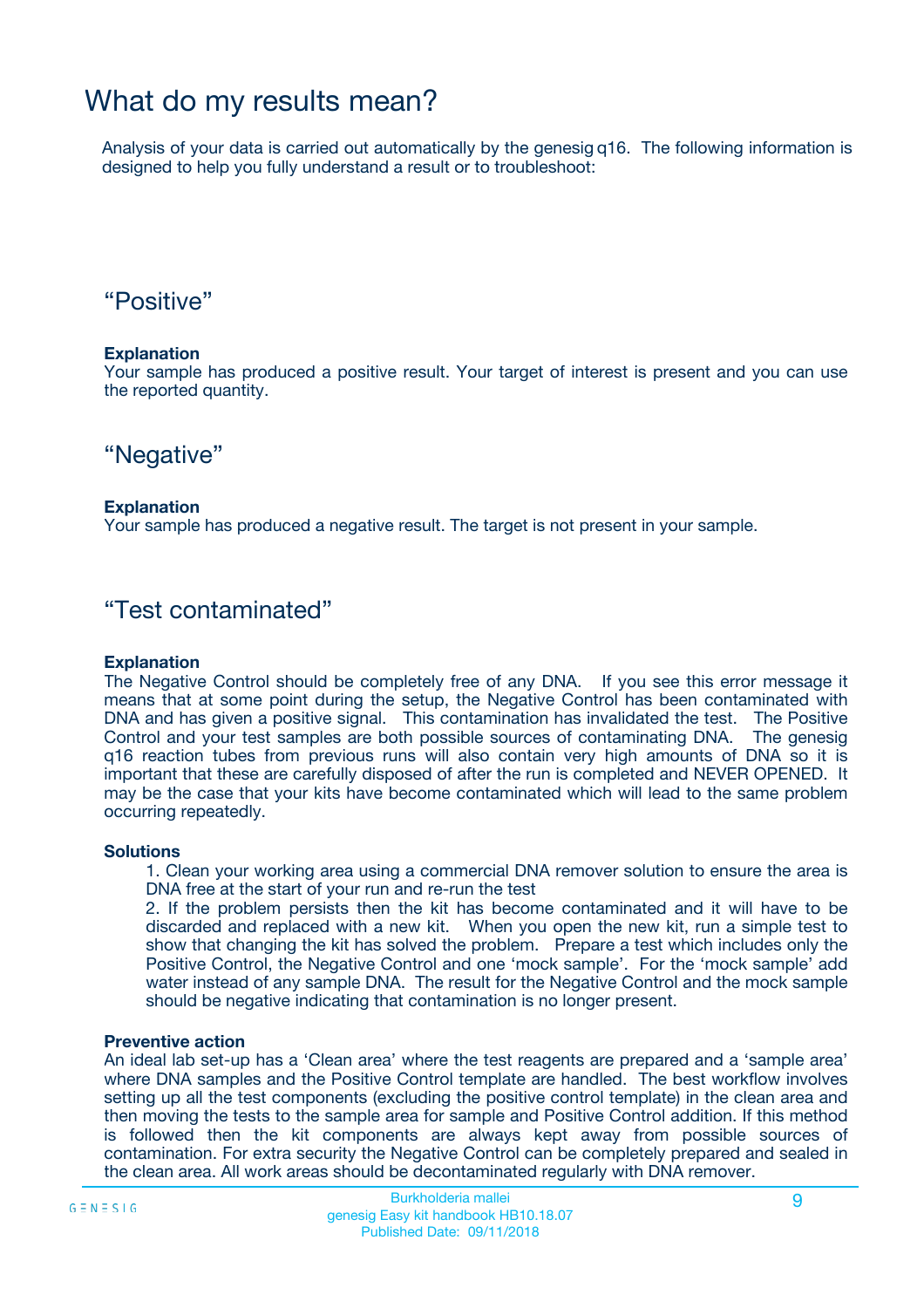### "Sample preparation failed"

#### **Explanation**

The test has failed because the quality of the sample was not high enough. The Internal Extraction Control component identifies whether the sample has been prepared correctly and is of suitable quality. This error message means that this quality control test has failed and the sample quality is not high enough for analysis.

#### **Solutions**

- 1. Check the sample preparation protocol for any user errors then repeat.
- 2. Poor quality samples can result from overloading the sample preparation protocol with too much starting material. Try reducing the amount of starting material then repeat.

3. Failing to add the Internal extraction Control DNA to your sample during the sample preparation protocol can also lead to a reported result of "sample preparation failed". Ensure that this step has not been overlooked or forgotten. If your samples are derived from an archive store or from a process separate from your genesig Easy extraction kit; you must add 5µl of Internal Extraction Control DNA into each 0.5ml of your sample to make it suitable for use on the q16.

### "Positive result, poor quality sample"

#### **Explanation**

The test is positive so if you are only interested in obtaining a 'present or absent' answer for your sample then your result is reliable. However, the test contains an Internal Extraction Control component that identifies if the sample is of high quality. This quality control test has failed and the sample is not therefore of high enough quality to accurately calculate the exact copy number of DNA present. If you require quantitative information for your sample then proceed with the solutions below.

#### **Solution**

For appropriate solutions, read the "Sample preparation failed" section of this handbook.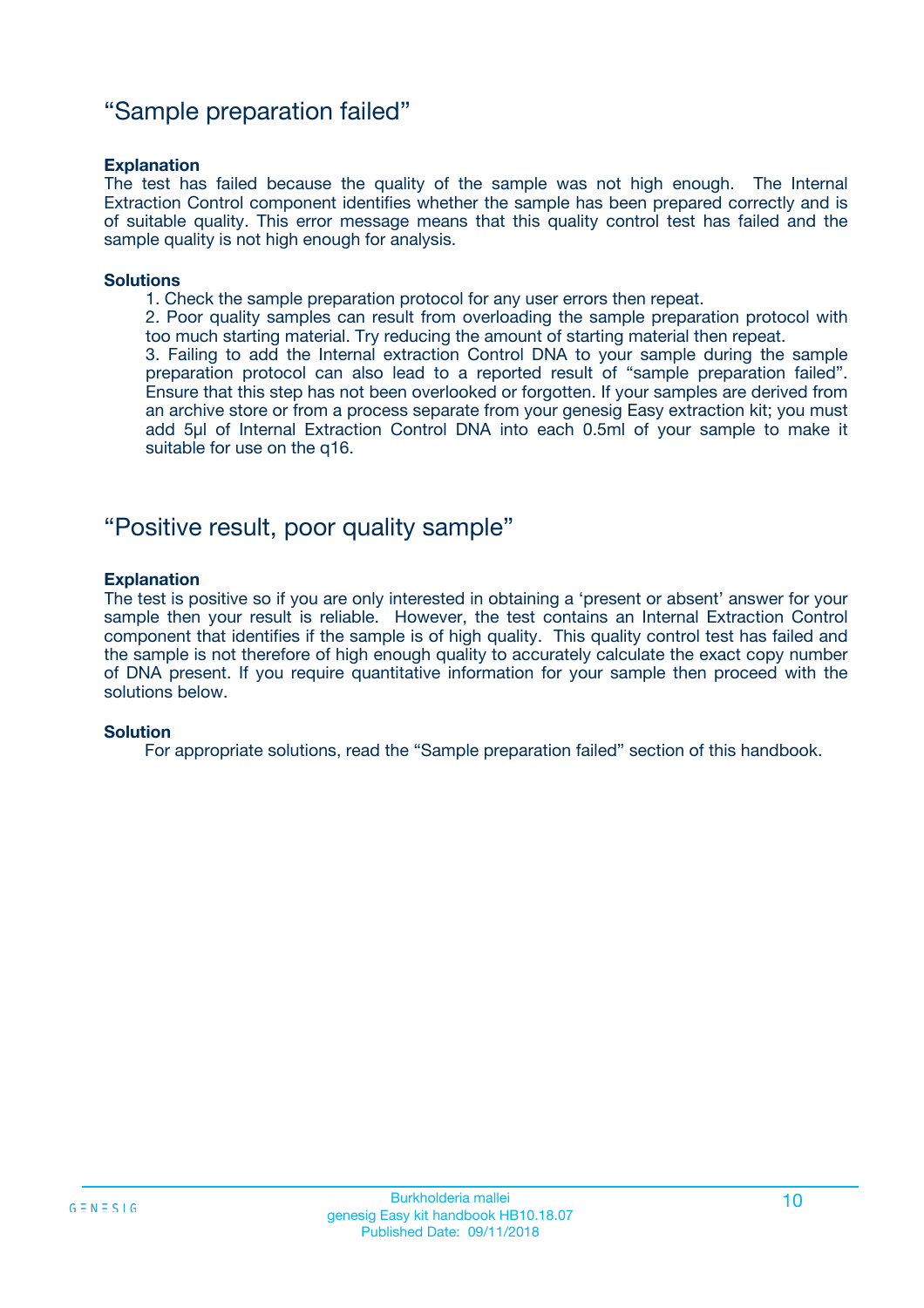### "Test failed"

#### **Explanation**

The test has failed because the Positive Control has not worked. The Positive Control is present to show that all aspects of the test are working correctly together. When this control test fails, the test as a whole is invalidated. This finding indicates that a problem has occurred in the reaction set-up part of the experiment and has nothing to do with sample preparation.

#### **Solutions**

- 1. Check the entire workflow and test set-up to look for any user errors, then repeat the test e.g. have the right colour pipettes and solutions been used with the correct tubes?
- 2. Ensure the positive and negative controls are inserted into the correct wells of your q16.

3. A component of the test may have 'gone off' due to handing errors, incorrect storage or exceeding the shelf life. When you open a new kit, run a simple test to show that changing the kit has solved the problem. Prepare a test which includes only the Positive Control, the Negative Control and one 'mock sample'. For the 'mock sample' add internal control template instead of any sample DNA. If the Positive Control works, the mock sample will now be called as a negative result.

### "Test failed and is contaminated"

#### **Explanation**

The Positive Control is indicating test failure, and the Negative Control is indicating test contamination. Please read the "Test Failed" and "Test contamination" sections of this technical support handbook for a further explanation.

#### **Solution**

For appropriate solutions, read both the "Test failed" and "Test contaminated" sections of this handbook.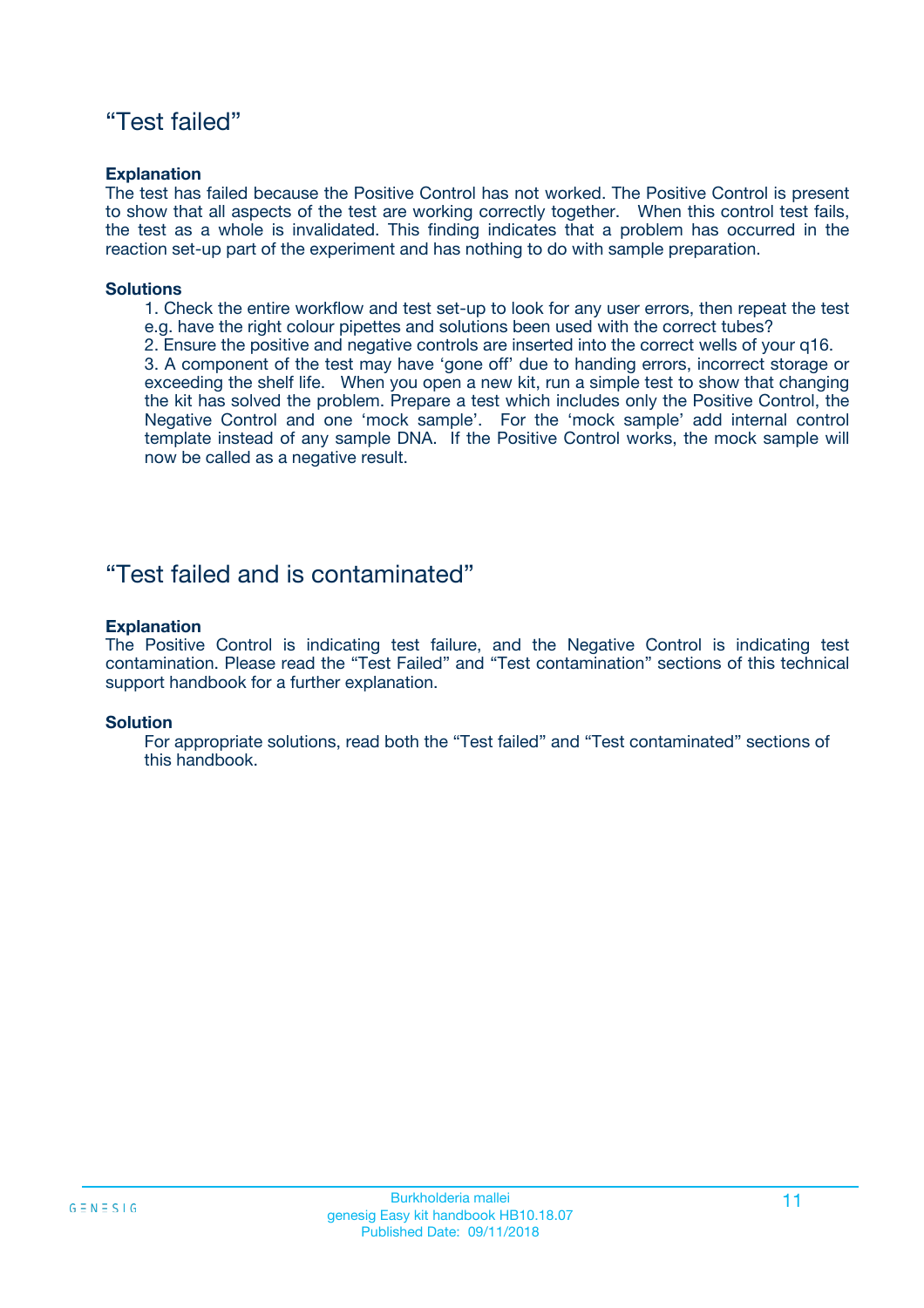# Burkholderia mallei

Burkholderia mallei is a rod-shaped, Gram negative coccobacillus of the Burkholderiaceae family. It is the causative agent for glanders, also known as equinia. Although most known members of the Burkholderiaceae family are commonly found in the soil, B. mallei is an obligate mammalian pathogen. Horses are its primary host but mules, goats, dogs and cats are also susceptible to infection. The disease is endemic in Africa, Asia, the Middle East and South America. The genome consists of two circular chromosomes comprising of approximately 5.8 mb. Chromosome 1 contains 3.5 mb and chromosome 2 contains 2.3 mb. A total of 5,535 predicted protein-encoding ORFs have been identified in the genome. Its sequence is riddled with insertion sequences that have had created a unique effect on its chromosomal structure.

The primary route of equine infection is most likely the consumption of feed or water contaminated with nasal discharges of infected animals, although a cutaneous form also exists, known as farcy. B. mallei infects and gains access to the cell of its host through lysis of the entry vacuole and has bacterial protein dependent actin-based motility once inside the cell. It is also able to initiate host cell fusion that results in multi-nucleated giant cells (MNGCs). The consequence of MNGCs is not well understood, but it may allow the bacterial spread, persistence or host evasion. B. mallei is able to survive inside host cells through its capabilities in disrupting the bacteria killing functions of the cell. It leaves the vacuoles early, which allows for efficient replication of the bacteria inside the cell. Leaving the cell early also keeps the bacteria from being destroyed by lysosomal defensins and other pathogen killing agents.

Chronically infected animals present a variety of signs and symptoms dependent on the route of infection including mucopurulent nasal discharge, lung lesions and nodules involving the liver and spleen. Acute infection results in high fever and emaciation, with ulceration of the nasal septum, accompanied by mucopurulent to hemorrhagic discharge. Inhalation of aerosol or dust containing the bacteria can lead to septicemic, pulmonary, or chronic infections of the muscle, liver and spleen. The disease has a 95% fatality rate for untreated septicemic infections and a 50% fatality rate when standard antibiotic treatments are administered. The course of infection depends upon the nature of exposure. Direct contact with a cut or scratch can lead to a localized cutaneous infection and ulceration. Equines that have recovered from glanders develop no protective immunity and thus are susceptible to future infections.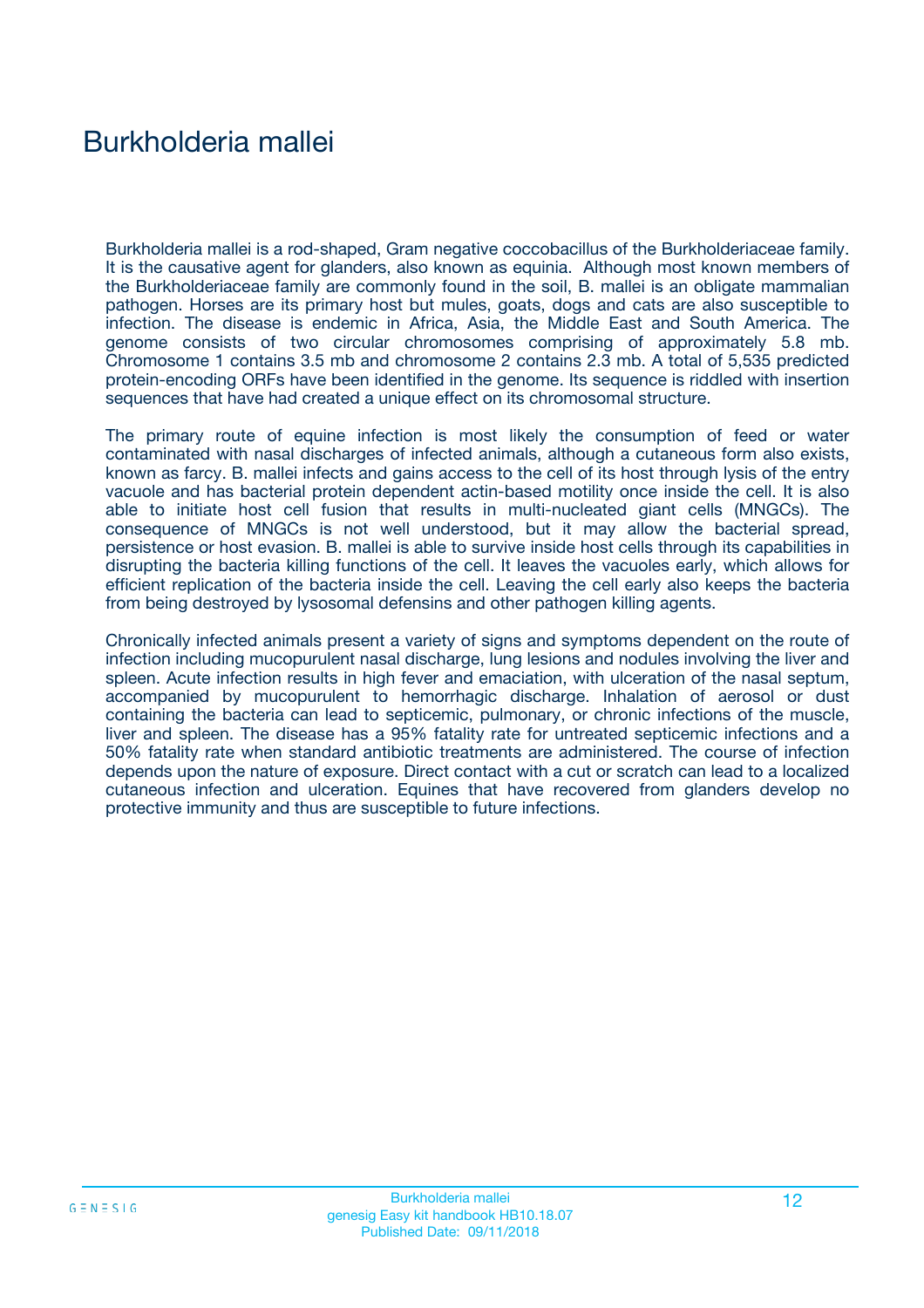# **Specificity**

The Primerdesign genesig Kit for Burkholderia mallei (B.mallei) genomes is designed for the in vitro quantification of B.mallei genomes. The kit is designed to have a broad detection profile. Specifically, the primers represent 100% homology with over 95% of the NCBI database reference sequences available at the time of design.

The dynamics of genetic variation means that new sequence information may become available after the initial design. Primerdesign periodically reviews the detection profiles of our kits and when required releases new versions.

If you require further information, or have a specific question about the detection profile of this kit then please send an e.mail to enquiry@primerdesign.co.uk and our bioinformatics team will answer your question.